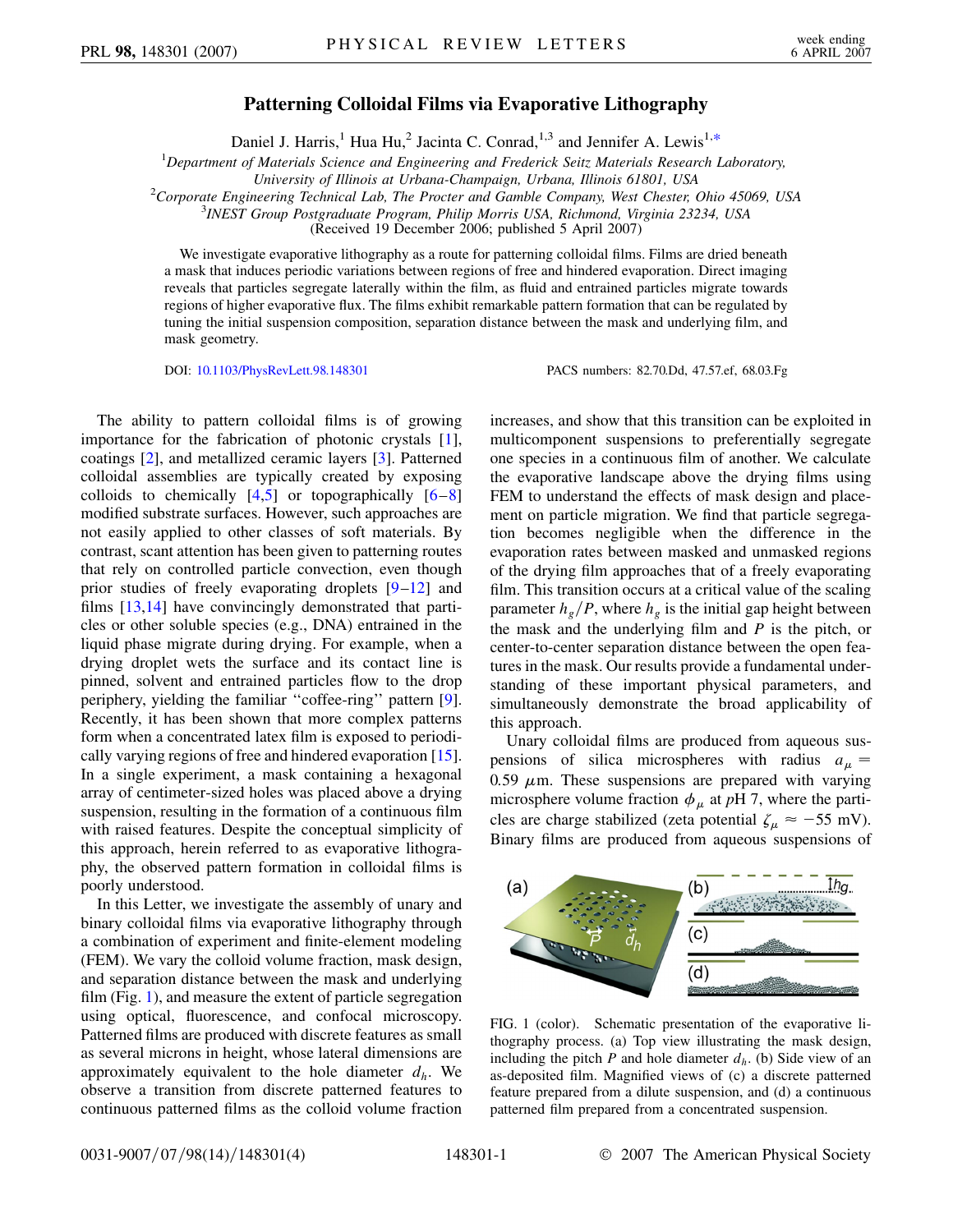silica microspheres and fluorescently labeled, sulfonated polystyrene nanoparticles with radius  $a_n = 10$  nm. These suspensions are prepared at  $pH$  3 with  $\phi_{\mu} = 0.3$  and nanoparticle volume fraction  $\phi_n = 10^{-3}$ . In this case, the microspheres are negligibly charged ( $\zeta_{\mu} \approx -1$  mV) when suspended alone in solution, but are stabilized by the self-organization of highly charged ( $\zeta_n \approx -120$  mV) nanoparticle "halos" around each microsphere when  $\phi_n$  >  $10^{-4}$  [[16](#page-3-13)–[18\]](#page-3-14). Films are produced by first depositing a given suspension onto a glass substrate to achieve an initial film height  $h_i \approx 100 \mu$ m, and then drying it under a patterned mask. All masks contain a hexagonal array of holes with  $d_h = 250$  or 500  $\mu$ m and  $P = 2, 5$ , or  $10d_h$ ;  $h_g$ is varied between 30 and 1400  $\mu$ m.

To directly observe particle migration during evaporative lithography, we use fluorescence microscopy to image the flow of fluorescently labeled silica microspheres [\[19\]](#page-3-15). We acquire a time-lapse video of a film with  $\phi_{\mu} = 0.005$ that is drying under a mask with  $d_h = 250 \mu m$ ,  $P = 5d_h$ , and  $h_g \approx 30 \mu \text{m}$  [\[20\]](#page-3-16) and show representative images in Figs.  $2(a)-2(c)$  $2(a)-2(c)$ . The image plane resides slightly above the substrate surface, and is centered below an open region in the mask. We calculate the intensity profile across the patterned feature shown in each image, and report this in Fig. [2\(d\).](#page-1-0) Initially, the microspheres are evenly distributed throughout the film [Fig.  $2(a)$ ] and the intensity profile is flat. As drying proceeds, the microspheres migrate towards the unmasked region leading to a substantial increase in their local concentration [Fig.  $2(b)$ ], as reflected by a peak in the intensity profile. Upon further drying, the patterned feature continues to grow [Fig.  $2(c)$ ], as indicated by increases in both the height and width of the peak in the intensity profile. Near the end of the drying process, the contrast is further increased by the diminishing concentration of water within the film. We estimate the sedimenta-



<span id="page-1-0"></span>FIG. 2. Fluorescence images of a drying film with  $\phi_{\mu} =$ 0.005,  $d_h = 250 \mu \text{m}$ ,  $P = 5d_h$ , and  $h_g \approx 30 \mu \text{m}$  as a function of drying time; *t*: (a) 30 min, (b) 90 min, and (c) 99 min. (d) The intensity profiles versus film radius calculated for (a)–(c). The dashed circle in each image denotes the location of the open feature in the drying mask.

tion time for a single microsphere (radius  $a = 0.5 \mu m$ ) within the drying film by dividing  $h_i$  by the Stokes velocity  $U_0 = 2a^2 \Delta \rho g/9\mu$  [[21](#page-3-17)], where  $\Delta \rho = 1$  g/mL is the density difference between the microspheres and water, *g* is the acceleration due to gravity, and  $\eta = 0.89$  cP is the fluid viscosity. Even though the total drying time ( $\approx 120$  min) greatly exceeds the sedimentation time ( $\approx$  2 min), nearly all of the particles are nevertheless transported to the unmasked region.

To explore the effects of colloid volume fraction on pattern formation, we dry, image, and measure the height profiles of unary films dried under a fixed mask design. We vary  $\phi_{\mu}$  from 0.005 to 0.3, and fix  $d_{h} = 250 \mu \text{m}$ ,  $P =$  $5d_h$ , and  $h_g \approx 30 \mu$ m, and show the optical images in Figs.  $3(a)-3(c)$  $3(a)-3(c)$ . Contact-line pinning occurs during film drying, leading to ''coffee-ring'' formation. However, this feature lies outside the imaged areas and is not shown. The corresponding film height profiles are measured by contact profilometry and shown in Fig.  $3(d)$ . When the microsphere suspension is dilute ( $\phi_{\mu} = 0.005$ ), discrete pat-terned features form [Fig. [3\(a\)\]](#page-1-1); the feature height  $h_f$  is  $\approx$  8  $\mu$ m and the feature diameter  $d_f$  is roughly 400  $\mu$ m, of the order of  $d_h$ . The feature diameter increases with increasing  $\phi_{\mu}$ , as shown in Fig. [3\(e\)](#page-1-1). When  $\phi_{\mu}$  exceeds a critical initial microsphere volume fraction  $\phi^*_{\mu}$ ,  $d_f$  is greater than the pitch and there is a transition from discrete patterned features to continuous patterned films [Fig. [3\(b\)\]](#page-1-1). When  $\phi_{\mu} \gg \phi_{\mu}^{*}$ , thicker films with patterned surfaces are produced [Fig. [3\(c\)](#page-1-1)]. To determine  $\phi^*_{\mu}$ , we set  $d_f = P$ and equate the total initial microsphere volume within a hexagonal region around each open feature,  $V_i =$  $\phi_{\mu}(P^2\sqrt{3}/2)h_i$ , to the final microsphere volume within



<span id="page-1-1"></span>FIG. 3. Optical images of films prepared from colloidal suspensions with  $\phi_{\mu} = (a) 0.005$ , (b) 0.1, and (c) 0.3, and (d) the corresponding height profiles. (e) The feature diameter  $d_f$  as a function of  $\phi_{\mu}$ . The solid line has slope  $\frac{1}{3}$ . The horizontal dashed line denotes  $d_f = P$  and the vertical dashed line denotes the critical microsphere volume fraction at the transition from discrete to continuous patterned films. Each film was dried under a mask with  $d_h = 250 \mu \text{m}$ ,  $P = 5d_h$ , and  $h_g \approx 30 \mu \text{m}$ .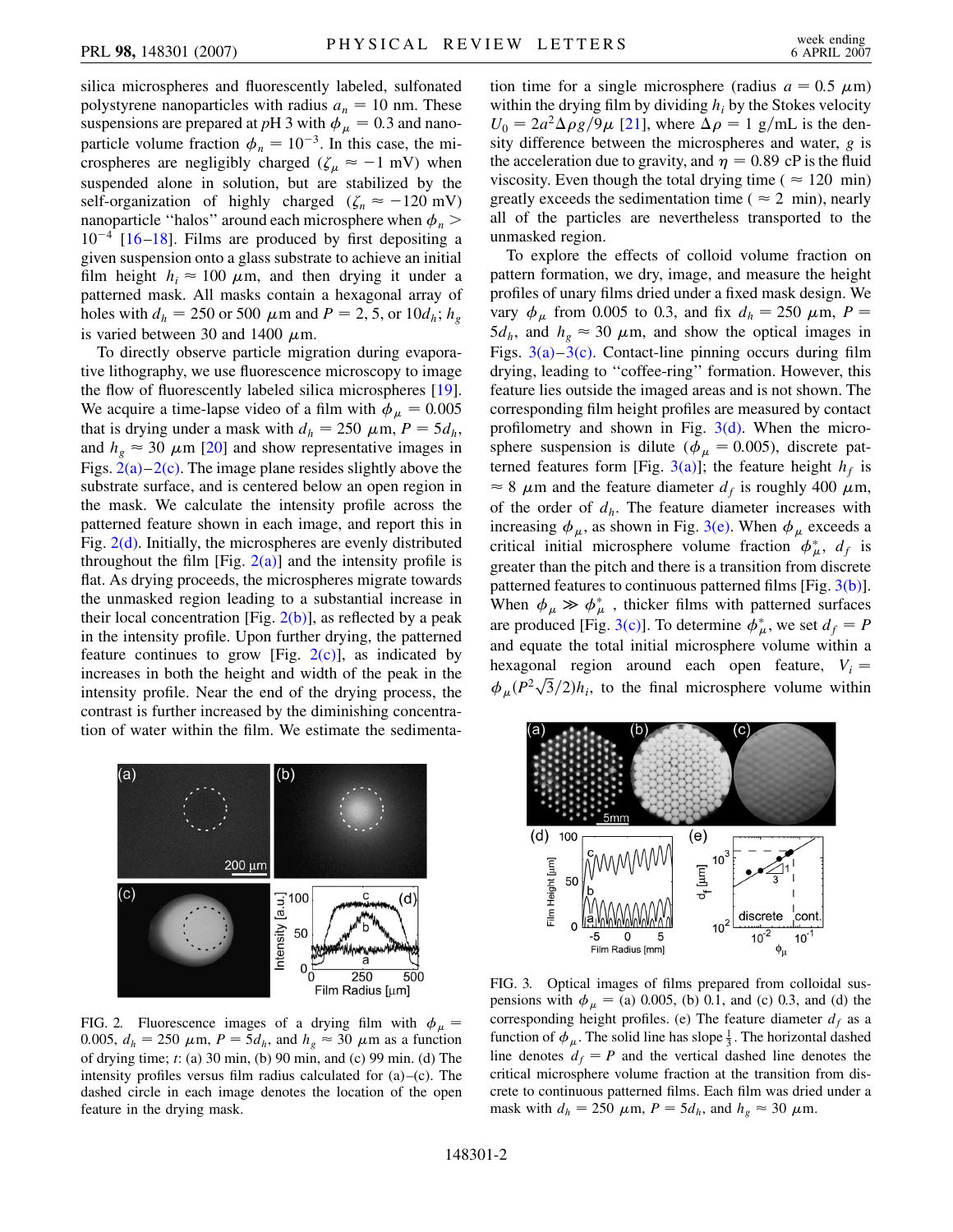each cap-shaped patterned feature,  $V_f = \phi_f \pi h_f(\frac{3}{4}d_f^2 +$  $h_f^2$ /6. Here, we assume  $\phi_f = 0.64$ , the random closepacked volume fraction for monodisperse spheres, and take  $h_f/d_f \approx 0.02$ , based on experimental measurements. Both the mask design and evaporation rate affect the aspect ratio of the patterned features. For example, discrete patterned features dried under masks with smaller  $d_h/P$ have a smaller aspect ratio. We calculate  $\phi^*_{\mu} \approx$  $\pi \phi_f P/200\sqrt{3}h_i \approx 0.07$ , in good agreement with our experimental observations [Fig. [3\(e\)\]](#page-1-1).

To quantify the effects of mask design and placement on pattern formation, we measure the difference between the average maximum and minimum film heights,  $\Delta \bar{h}$  =  $\bar{h}_{\text{max}} - \bar{h}_{\text{min}}$ , as a function of  $h_g/P$  for a series of continuous films. We prepare films with fixed  $\phi_{\mu} = 0.2$ , and dry them under masks with varying  $d_h$ ,  $P$ , and  $h_g$ . When  $h_{\varrho}/P$  < 0.3, large variations in film height are observed [Fig. [4\(a\)\]](#page-2-0). For  $h_{\varrho}/P \ge 0.3$ , the variations in film height are negligible, indicating that little particle segregation occurs. For fixed  $h_{\varrho}/P$ , continuous films dried under masks with larger *P* exhibit greater height variations, because there is a greater volume of fluid and entrained particles drawn from the unmasked regions surrounding each open feature.

Our observations provide strong evidence that the mask design and placement significantly influence the evaporative landscape above the drying film. To quantify these effects, we calculate the evaporative flux *J* across the film surface using FEM analysis [[22](#page-3-18)]. As an example, the calculated evaporative flux as a function of film radius for a film drying under a mask with  $d_h = 250 \mu \text{m}$ ,  $P =$  $5d_h$ , and  $h_g \approx 150 \mu \text{m}$  is shown in the inset of Fig. [4\(b\)](#page-2-0). The FEM analysis reveals that the maximum evaporative flux  $J_{\text{max}}$  occurs under the open regions, whereas the minimum evaporative flux  $J_{\text{min}}$  approaches zero under



<span id="page-2-0"></span>FIG. 4. (a) Measured film height variations versus  $h_{\varphi}/P$ . (b) Calculated variations in the evaporative flux profile normalized by the flux of a freely evaporating film versus  $h<sub>g</sub>/P$ . *Mask*  $\mu_{\text{parameters}}$ : **I**,  $d_h = 500 \mu \text{m}$ ,  $P = 10d_h$ ; **V**,  $d_h = 500 \mu \text{m}$ ,  $P = 5d_{\text{hole}}$ ;  $\bullet$ ,  $d_h = 250 \mu \text{m}$ ,  $P = 10d_h$ ;  $\bullet$ ,  $d_h = 250 \mu \text{m}$ ,  $P = 5d_h$ ;  $\blacklozenge$ ,  $d_h = 500 \mu \text{m}$ ,  $P = 2d_h$ . The dashed line in (b) is a fit to the data and the inset shows the evaporation profile of a film dried under a mask with  $d_h = 250 \mu \text{m}$ ,  $P = 5d_h$ , and  $h_g \approx$ 150  $\mu$ m.

the masked regions of the drying film. Although fluid evaporation is higher in the open regions, surface tension acts to keeps the drying film flat. Therefore, fluid must flow toward the evaporating regions to compensate for the fluid loss and the entrained particles accumulate beneath the open regions. We summarize our findings by plotting the difference in the evaporative flux  $\Delta J = J_{\text{max}} - J_{\text{min}}$ , normalized by the evaporative flux of a freely evaporating film  $J_{\text{free}}$ , as a function of  $h_g/P$  for films dried under masks with a broad range of  $d_h$ , *P*, and  $h_g$  values [Fig. [4\(b\)](#page-2-0)]. These data are fit by a master curve,  $\Delta J/J_{\text{free}} \propto \exp(-\alpha h_g/P)$ , with  $\alpha = 6.06 \pm 0.29$ . This indicates that when either  $h<sub>g</sub>$  is small or *P* is large, evaporation is strongly suppressed under the masked regions. As  $h<sub>g</sub>$  is increased or *P* is decreased, the ability of the mask to locally hinder evaporation diminishes, leading to a dramatic decrease in  $\Delta J$ . At the critical value of  $h_g/P = 0.3$  identified experimentally, FEM analysis predicts  $\Delta J/J_{\text{free}} \approx 1$  [Fig. [4\(b\)\]](#page-2-0). Thus,  $\Delta J/J_{\text{free}}$  must exceed unity to induce significant particle segregation.

To determine the minimum feature size that can be patterned, we compare the diffusion time to the convection time by calculating the Peclet number  $Pe = u_x(P$  $d_h$ / $2D_0$ . Here,  $u_x$  is the horizontal particle velocity,  $(P$  $d_h$ /2 is the distance from the center of a masked region to a hole edge, and  $D_0$  is the Stokes-Einstein diffusion coefficient. We relate the vertical velocity  $u_z = J_{\text{mean}}/\rho$ , where  $J_{\text{mean}}$  is the average evaporative flux of a masked film and  $\rho$ is the fluid density, to the horizontal velocity  $u_x = u_z P/2h_i$ via the lubrication approximation. At constant temperature and humidity, we measure  $J_{\text{mean}}$  for films dried under masks of varying design and  $J_{\text{free}}$ , and find that  $J_{\text{mean}} =$  $J_{\text{free}}(d_h/P)$ , yielding Pe =  $J_{\text{free}}d_h(P - d_h)/4\rho D_0h_i$ . When Pe *>* 1, convection dominates and pattern formation is observed. When Pe *<* 1, diffusion dominates, thereby hin-



<span id="page-2-1"></span>FIG. 5 (color). Fluorescence images of patterned microspherenanoparticle films dried under masks with (a)–(c)  $d_h = 250 \mu m$ and (d)–(f) 500  $\mu$ m and varying *P*. (g) Confocal micrograph (*x*-*z* plane) of a single feature in the binary film shown in (b). The dashed white line indicates the approximate height profile of the continuous film. (h) Schematic illustrating the fluorescent nanoparticles segregated in the microsphere network. Note: Images (a)–(f) are constructed by tiling multiple images; only the nanoparticles are imaged.